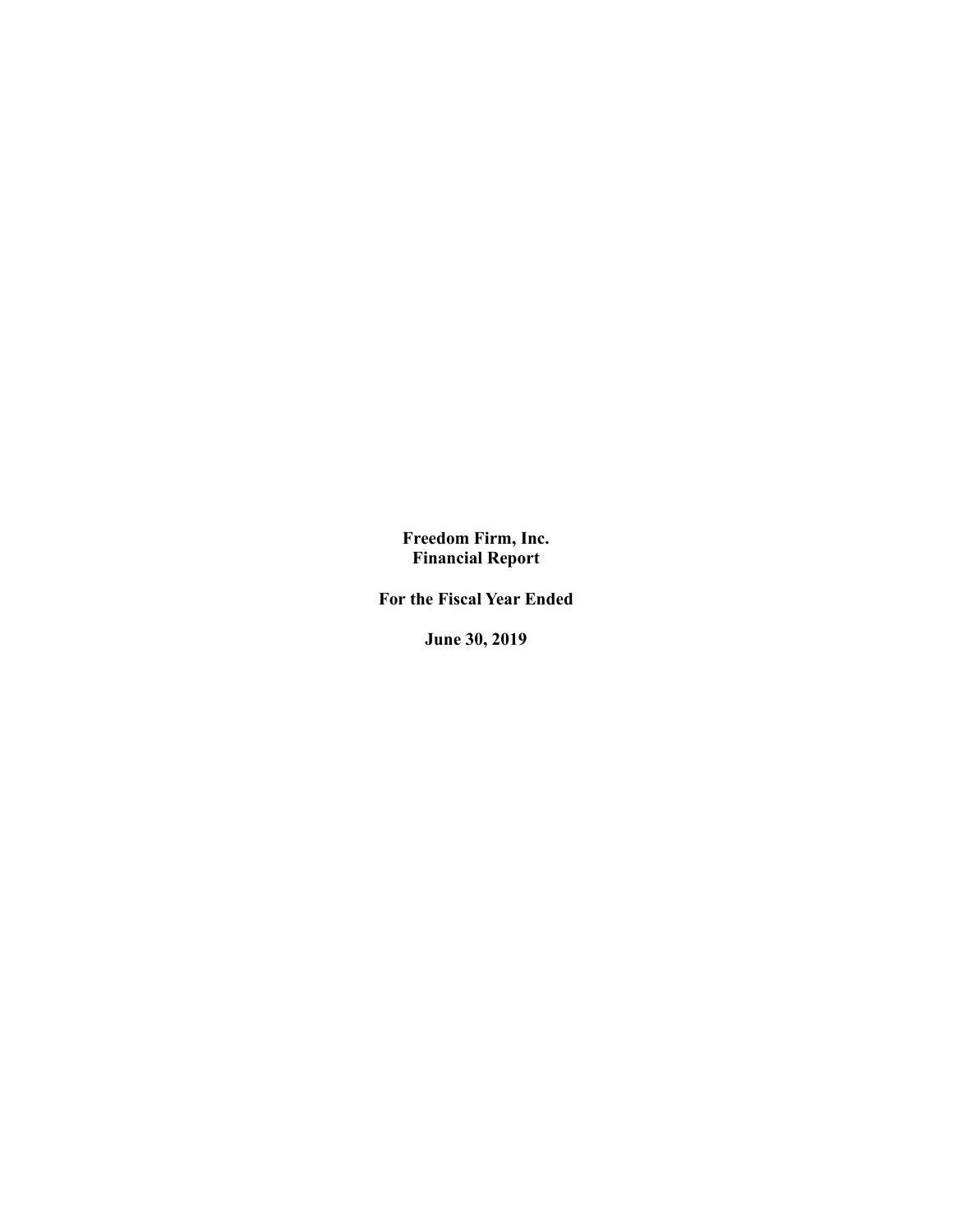# **FREEDOM FIRM, INC. FOR THE FISCAL YEAR ENDED JUNE 30, 2019**

# **TABLE OF CONTENTS**

Page

| <b>Independent Auditor's Report</b>     |   |
|-----------------------------------------|---|
| <b>Statement of Financial Position</b>  | 3 |
| <b>Statement of Activities</b>          | 4 |
| <b>Statement of Functional Expenses</b> | 5 |
| <b>Statement of Cash Flows</b>          | 6 |
| Notes to Financial Statements           |   |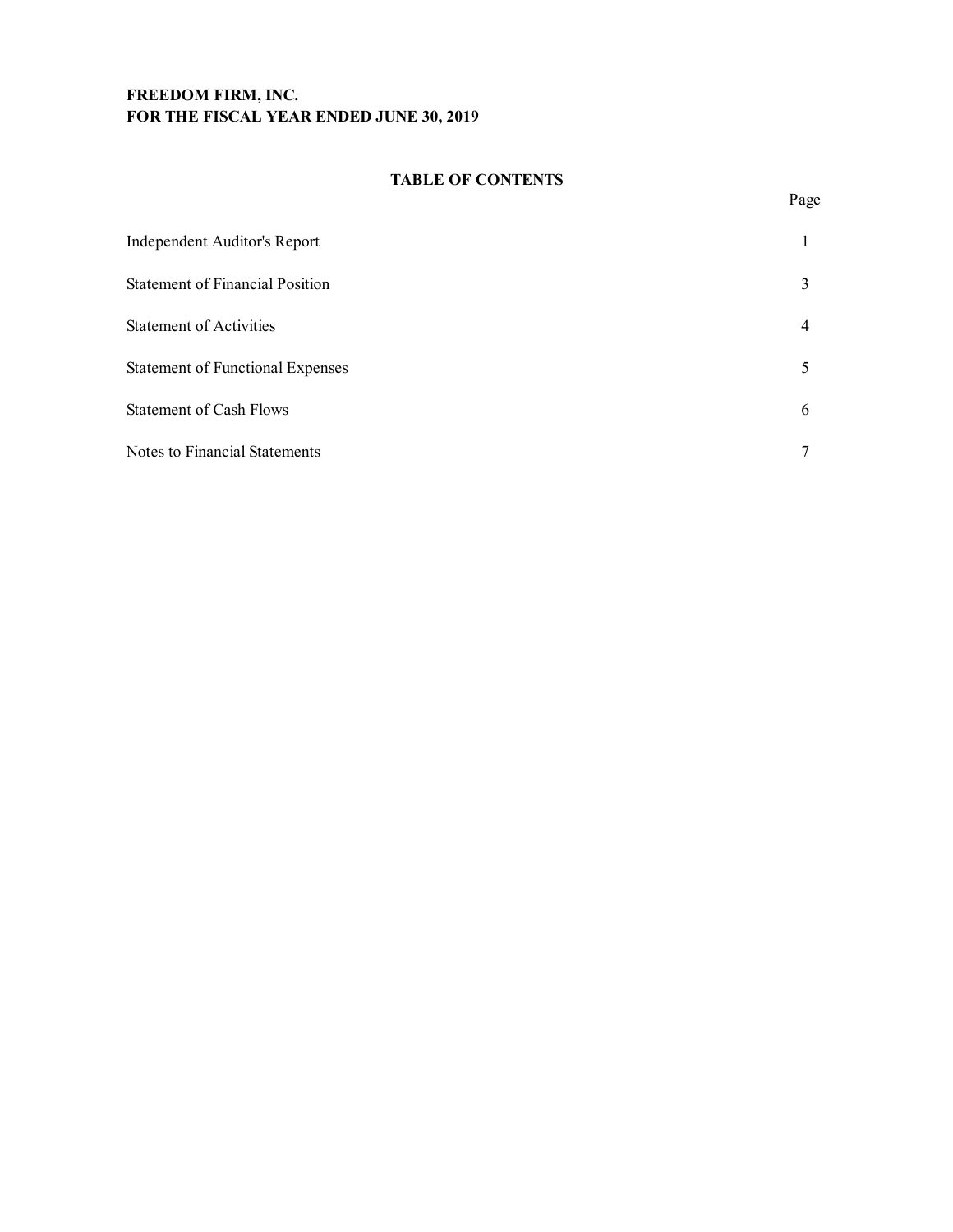## **INDEPENDENT AUDITOR'S REPORT**

To the Board of Directors of Freedom Firm, Inc.

I have audited the accompanying financial statements of Freedom Firm, Inc. (a nonprofit organization), which comprise the statement of financial position as of June 30, 2019, and the related statements of activities and cash flows for the Fiscal Year ended June 30, 2019, and the related notes to the financial statements.

## **Management's Responsibility for the Financial Statements**

Management is responsible for the preparation and fair presentation of these financial statements in accordance with accounting principles generally accepted in the United States of America; this includes the design, implementation, and maintenance of internal control relevant to the preparation and fair presentation of financial statements that are free from material misstatement, whether due to fraud or error.

## **Auditor's Responsibility**

My responsibility is to express an opinion on these financial statements based on my audit. I conducted my audit in accordance with auditing standards generally accepted in the United States of America. Those standards require that I plan and perform the audit to obtain reasonable assurance about whether the financial statements are free from material misstatement.

An audit involves performing procedures to obtain audit evidence about the amounts and disclosures in the financial statements. The procedures selected depend on the auditor's judgment, including the assessment of the risks of material misstatement of the financial statements, whether due to fraud or error. In making those risk assessments, the auditor considers internal control relevant to the entity's preparation and fair presentation of the financial statements in order to design audit procedures that are appropriate in the circumstances, but not for the purpose of expressing an opinion on the effectiveness of the entity's internal control. Accordingly, I express no such opinion. An audit also includes evaluating the appropriateness of accounting policies used and the reasonableness of significant accounting estimates made by management, as well as evaluating the overall presentation of the financial statements.

I believe that the audit evidence I have obtained is sufficient and appropriate to provide a basis for my audit opinion.



*R A Headrick, Jr, CPA, LLC Certified Public Accountant*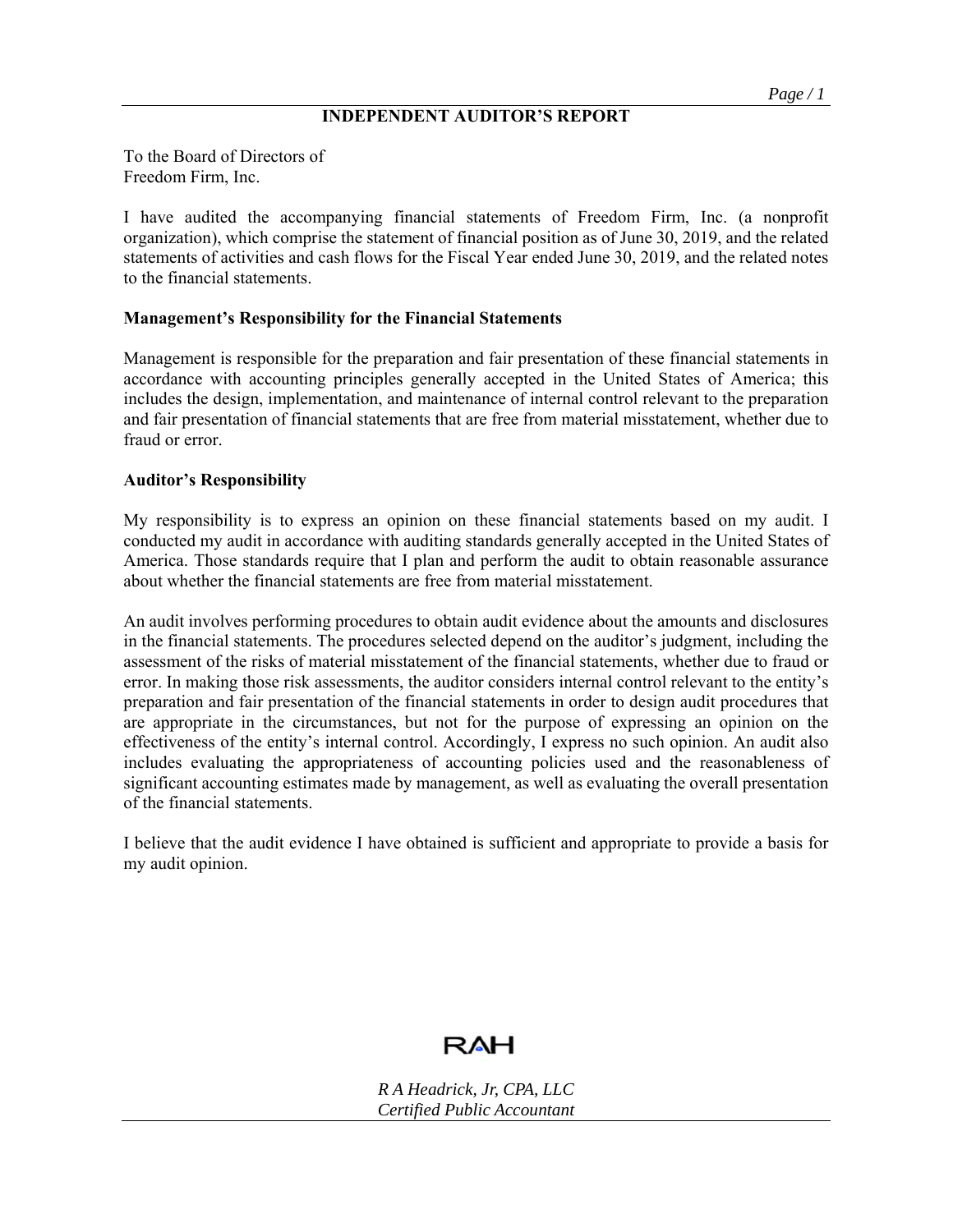#### **Opinion**

In my opinion, the financial statements referred to above present fairly, in all material respects, the financial position of Freedom Firm, Inc. as of June 30, 2019, and the changes in its net assets and its cash flows for the year then ended in accordance with accounting principles generally accepted in the

United States of America.<br>LG plants wh, G, CPA, LLC

Mobile, Alabama July 29, 2019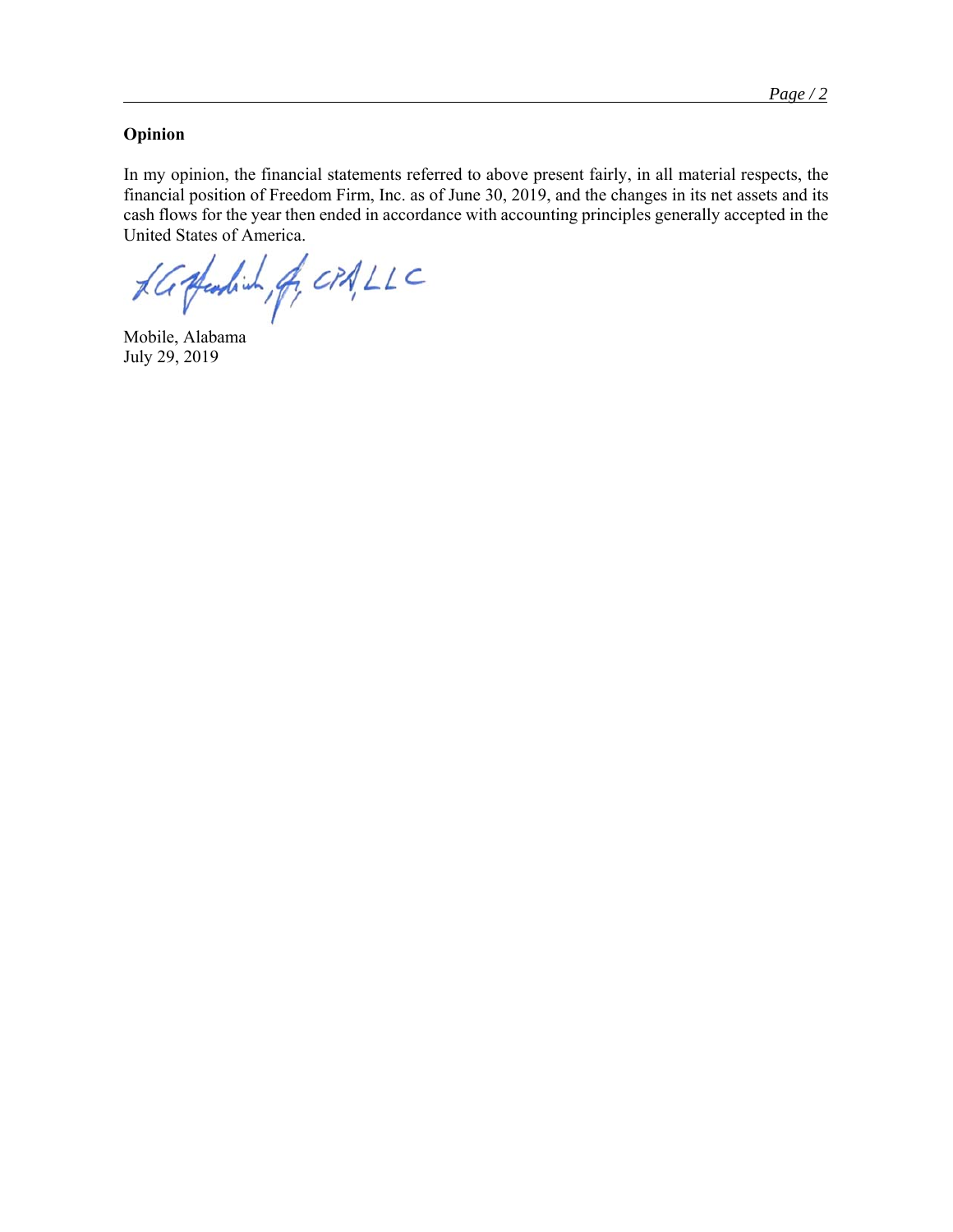## **FREEDOM FIRM, INC. STATEMENT OF FINANCIAL POSITION JUNE 30, 2019**

| <b>Current assets</b>                   |                           |         |
|-----------------------------------------|---------------------------|---------|
| Cash and cash equivalents               | $\boldsymbol{\mathsf{S}}$ | 127,333 |
| Prepaid conference expense              |                           | 4,000   |
| <b>Total current assets</b>             |                           | 131,333 |
| <b>Total assets</b>                     | \$                        | 131,333 |
| <b>Liabilities and Net Assets</b>       |                           |         |
| <b>Current liabilities</b>              |                           |         |
| Accounts payable                        | \$                        | 2,041   |
| <b>Total current liabilities</b>        |                           | 2,041   |
| <b>Total liabilities</b>                |                           | 2,041   |
| <b>Net assets</b>                       |                           |         |
| Without donor restriction               |                           | 129,292 |
| <b>Total net assets</b>                 |                           | 129,292 |
| <b>Total liabilities and net assets</b> | <sup>\$</sup>             | 131,333 |

**Assets**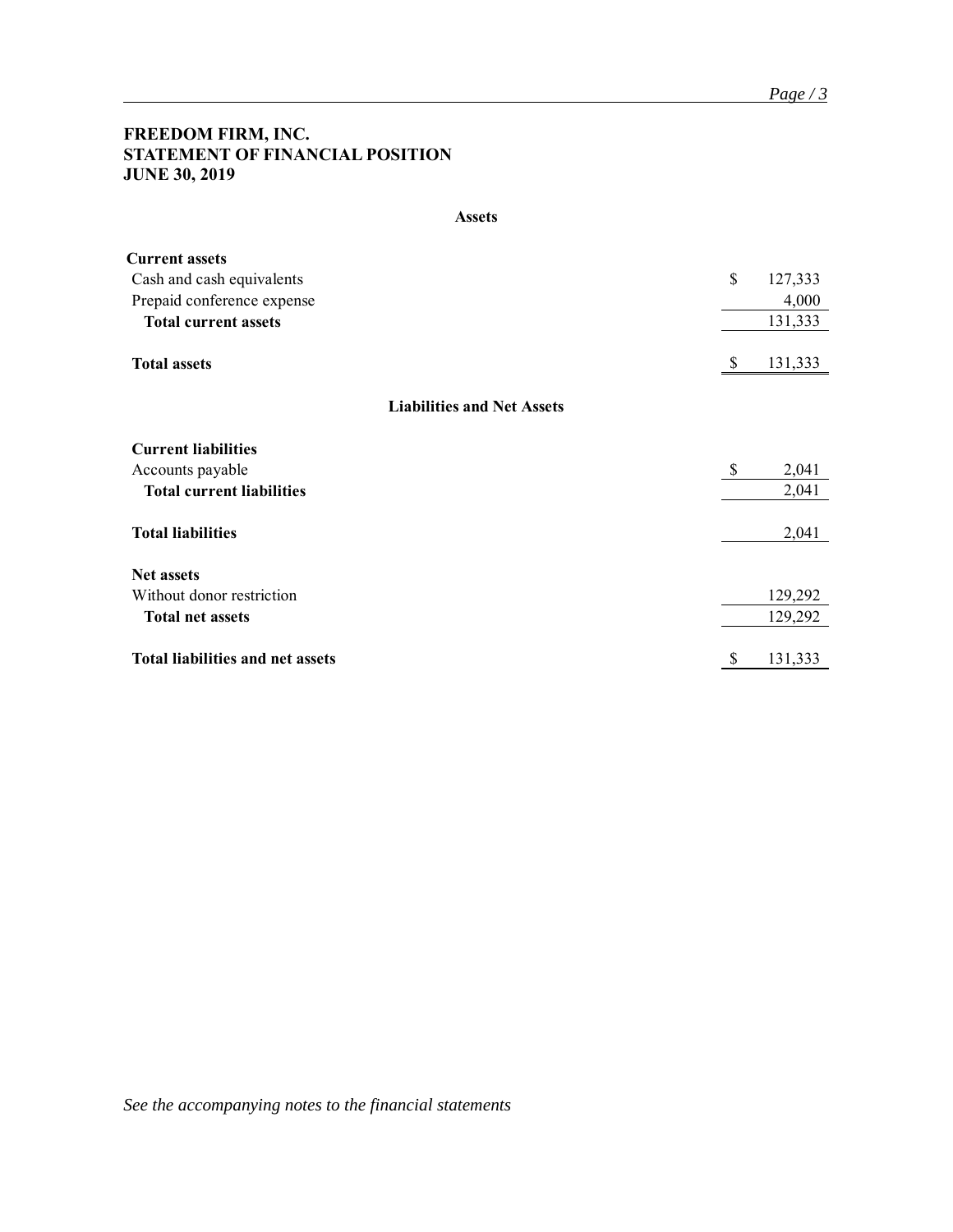## **FREEDOM FIRM, INC. STATEMENT OF ACTIVITIES FOR THE FISCAL YEAR ENDED JUNE 30, 2019**

|                                              |    | Without<br>Donor |  |
|----------------------------------------------|----|------------------|--|
|                                              |    |                  |  |
|                                              |    | Restriction      |  |
| Increases in net assets                      |    |                  |  |
| Contributions                                | \$ | 161,322          |  |
| Grants                                       |    | 198,592          |  |
| Interest                                     |    | 11               |  |
| Total increases in net assets                |    | 359,925          |  |
| Decreases in net assets due to operations    |    |                  |  |
| General and administration                   |    | 66,764           |  |
| India Program                                |    | 334,453          |  |
| Events                                       |    | 16,537           |  |
| Fund raising                                 |    | 1,960            |  |
| Total decreases in net assets for operations |    | 419,714          |  |
| Change in net assets                         |    | (59,789)         |  |
| <b>Net assets</b>                            |    |                  |  |
| Beginning of year                            |    | 189,081          |  |
| Net assets end of year                       | \$ | 129,292          |  |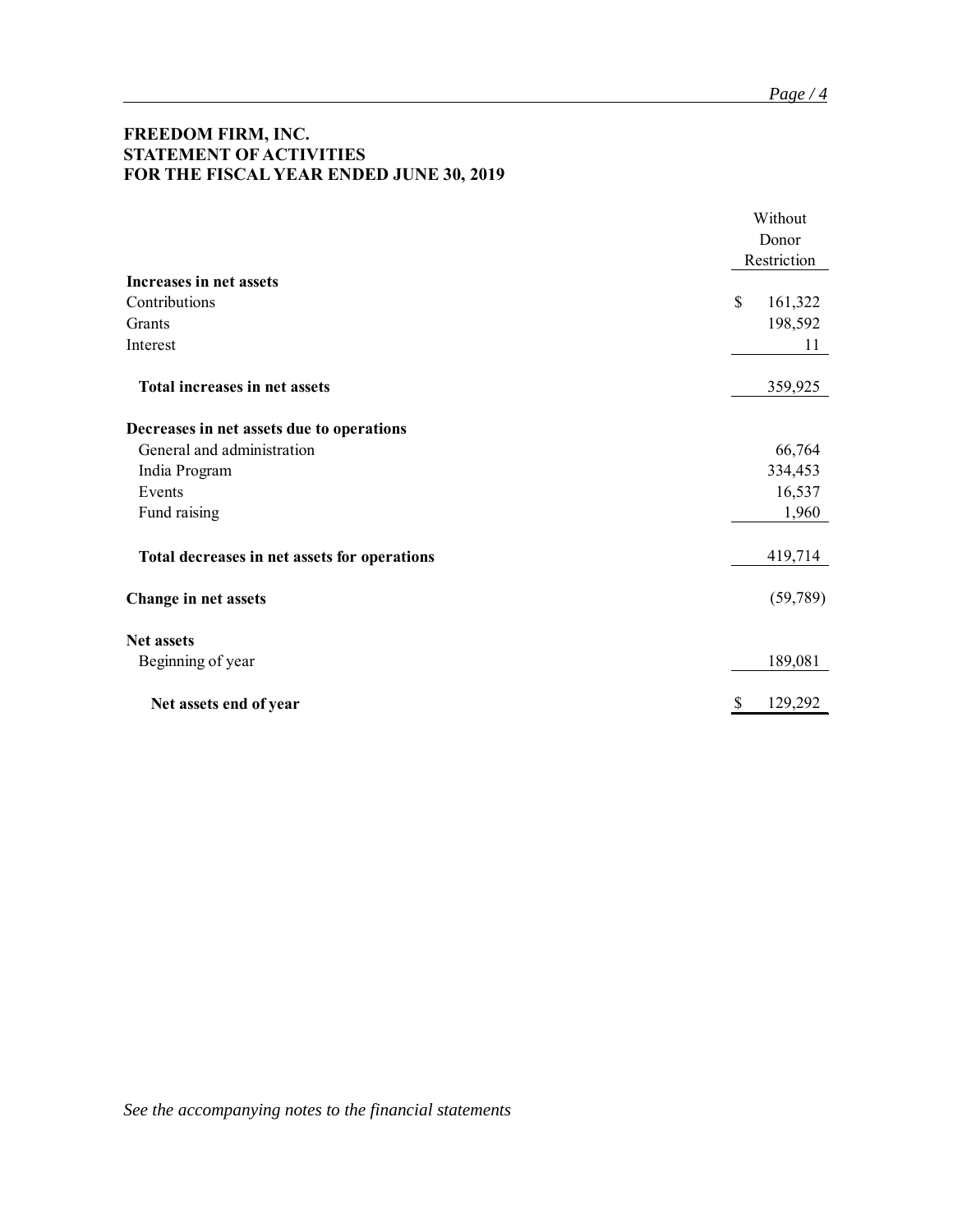# **FREEDOM FIRM, INC. STATEMENT OF FUNCTIONAL EXPENSES FOR THE FISCAL YEAR ENDED JUNE 30, 2019**

|                                |   | General and    |                         |    |                     |    |       |           |
|--------------------------------|---|----------------|-------------------------|----|---------------------|----|-------|-----------|
|                                |   | Administration | India Program<br>Events |    | <b>Fund Raising</b> |    | Total |           |
| Grants                         | S |                | \$                      | \$ | 303,913             | \$ |       | \$303,913 |
| Personnel costs                |   | 49,458         |                         |    | 30,540              |    |       | 79,998    |
| Evangelism and special events  |   |                | 8,206                   |    |                     |    |       | 8,206     |
| Professional fees              |   | 6,606          |                         |    |                     |    |       | 6,606     |
| Marketing and promotions       |   |                |                         |    |                     |    | 1,960 | 1,960     |
| Conferences                    |   |                | 2,750                   |    |                     |    |       | 2,750     |
| Travel                         |   |                | 5,581                   |    |                     |    |       | 5,581     |
| Supplies and materials         |   | 3,123          |                         |    |                     |    |       | 3,123     |
| Payment service fees           |   | 2,688          |                         |    |                     |    |       | 2,688     |
| Donor management               |   | 2,088          |                         |    |                     |    |       | 2,088     |
| Subscriptions and registration |   | 1,325          |                         |    |                     |    |       | 1,325     |
| Communications                 |   | 898            |                         |    |                     |    |       | 898       |
| Bank service charges           |   | 299            |                         |    |                     |    |       | 299       |
| Business meetings              |   | 176            |                         |    |                     |    |       | 176       |
| Other                          |   | 103            |                         |    |                     |    |       | 103       |
|                                |   | 66,764         | \$16,537                | S  | 334,453             | \$ | 1,960 | \$419,714 |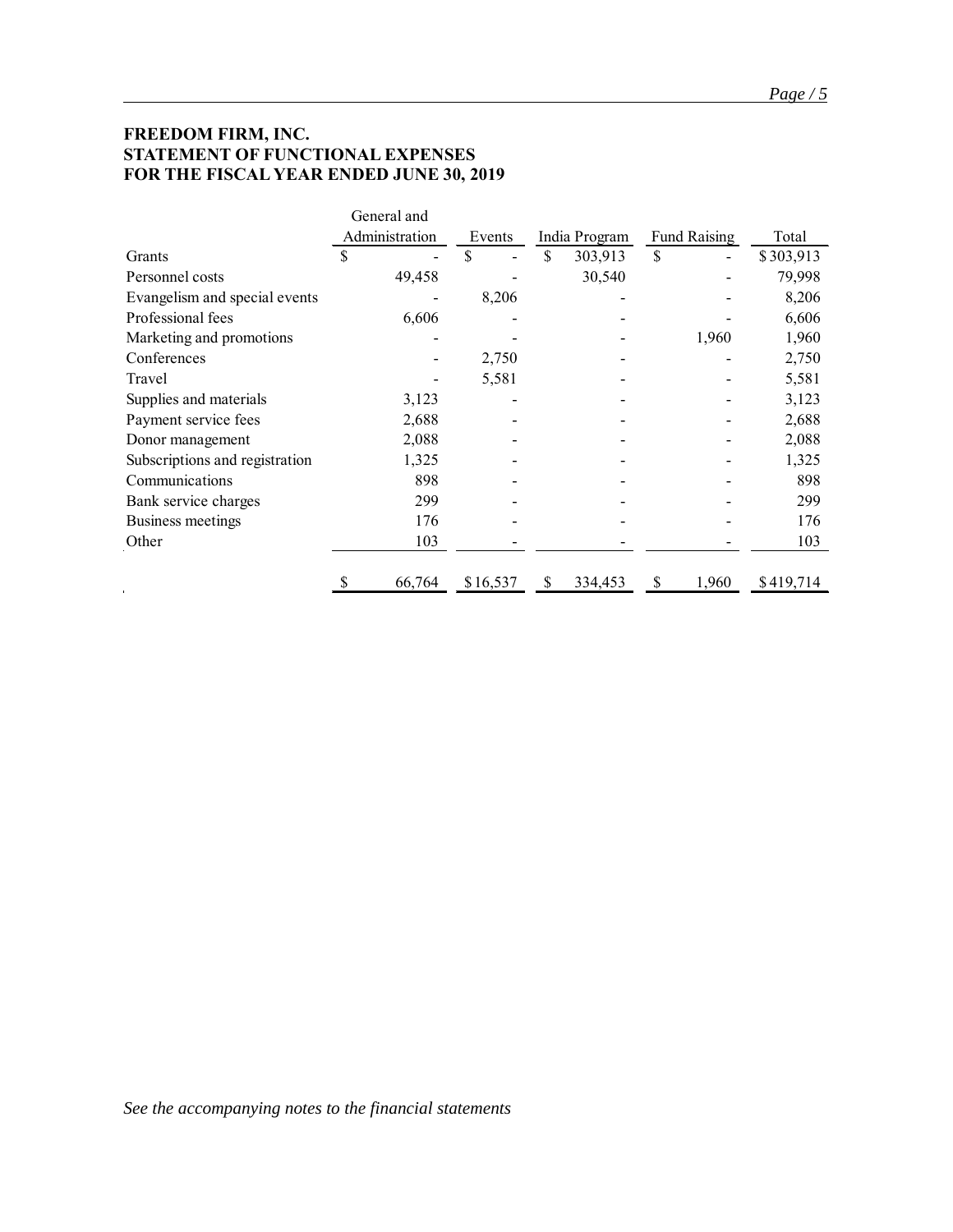# **FREEDOM FIRM, INC. STATEMENT OF CASH FLOWS FOR THE FISCAL YEAR ENDED JUNE 30, 2019**

| Cash flows from operating activities         |               |
|----------------------------------------------|---------------|
| Received from support                        | \$<br>359,914 |
| Recevied from interest                       | 11            |
| Payments to personnel                        | (79,998)      |
| Payments for program expenses                | (197, 782)    |
| Payment for other operating activities       | (65, 834)     |
| Net cash from operating activities           | 16,311        |
| <b>Cash flows from investing activities</b>  |               |
| <b>Cash flows from financing activities</b>  |               |
| Net increase in cash and cash equivalents    | 16,311        |
| Cash and cash equivalents, beginning of year | 111,022       |
| Cash and cash equivalents, end of year       | 127,333       |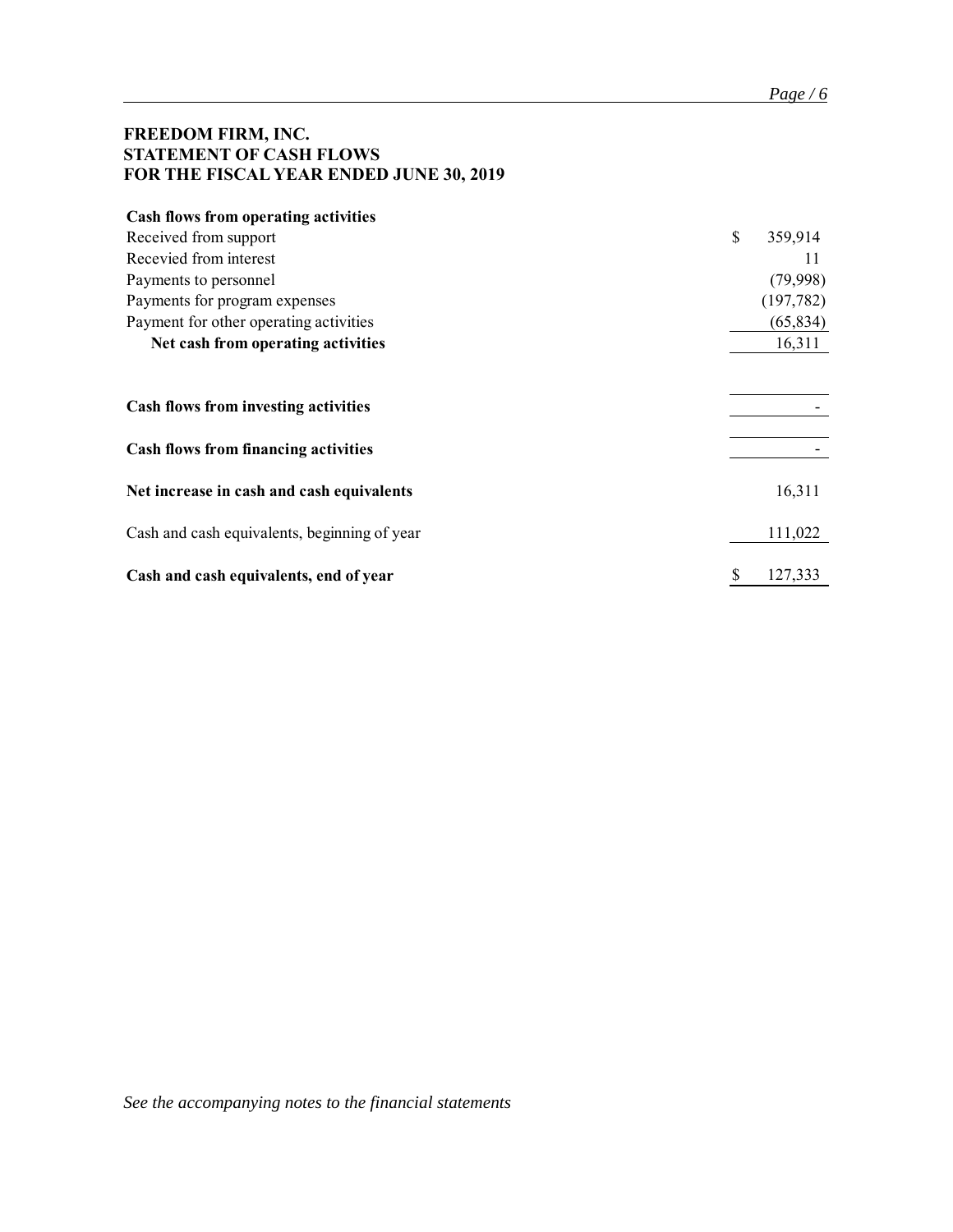## **FREEDOM FIRM, INC. NOTES TO FINANCIAL STATEMENTS FOR THE FISCAL YEAR ENDED JUNE 30, 2019**

#### **Note 1 – Summary of significant accounting policies**

#### Nature of activities

Freedom Firm, lnc. is a non-profit corporation organized for the support of victims of sex trafficking, raids and rescue of victims, initiation of prosecution of sex traffickers, care of victims in aftercare homes, and counseling to victims in India. The organization is supported primarily through private grants and individual contributions.

#### Basis of accounting

Freedom Firm prepares its financial statements on the accrual basis of accounting. The following accounting policies are presented to facilitate the understanding of information presented in the financial statements.

The financial statements are presented in accordance with Accounting Standards Codification (ASC) 958-205, Not-for-Profit Entities, which requires the Organization to report information regarding its financial position and activities according to two classes of net assets: net assets without donor restrictions and net assets with donor restrictions.

#### Net assets

Net assets with donor restrictions comprise those amounts restricted by donors, grantors, or for another specific purpose. The expiration of a donor restriction is evidenced by a transfer of net assets with donor restrictions to net assets without donor restrictions classification. Net assets of Freedom Firm at June 30, 2019 consists only of net assets without donor restrictions.

#### Cash and cash equivalents

Cash and cash equivalents are considered to be highly liquid investments with a maturity of three months or less at the date of acquisition and is composed of cash without donor restrictions in the amount of \$127,333 at June 30, 2019.

#### Estimates

The preparation of these financial statements requires management to make certain estimates and assumptions that affect certain reported amounts and disclosures. Accordingly, actual results could differ from these estirnates.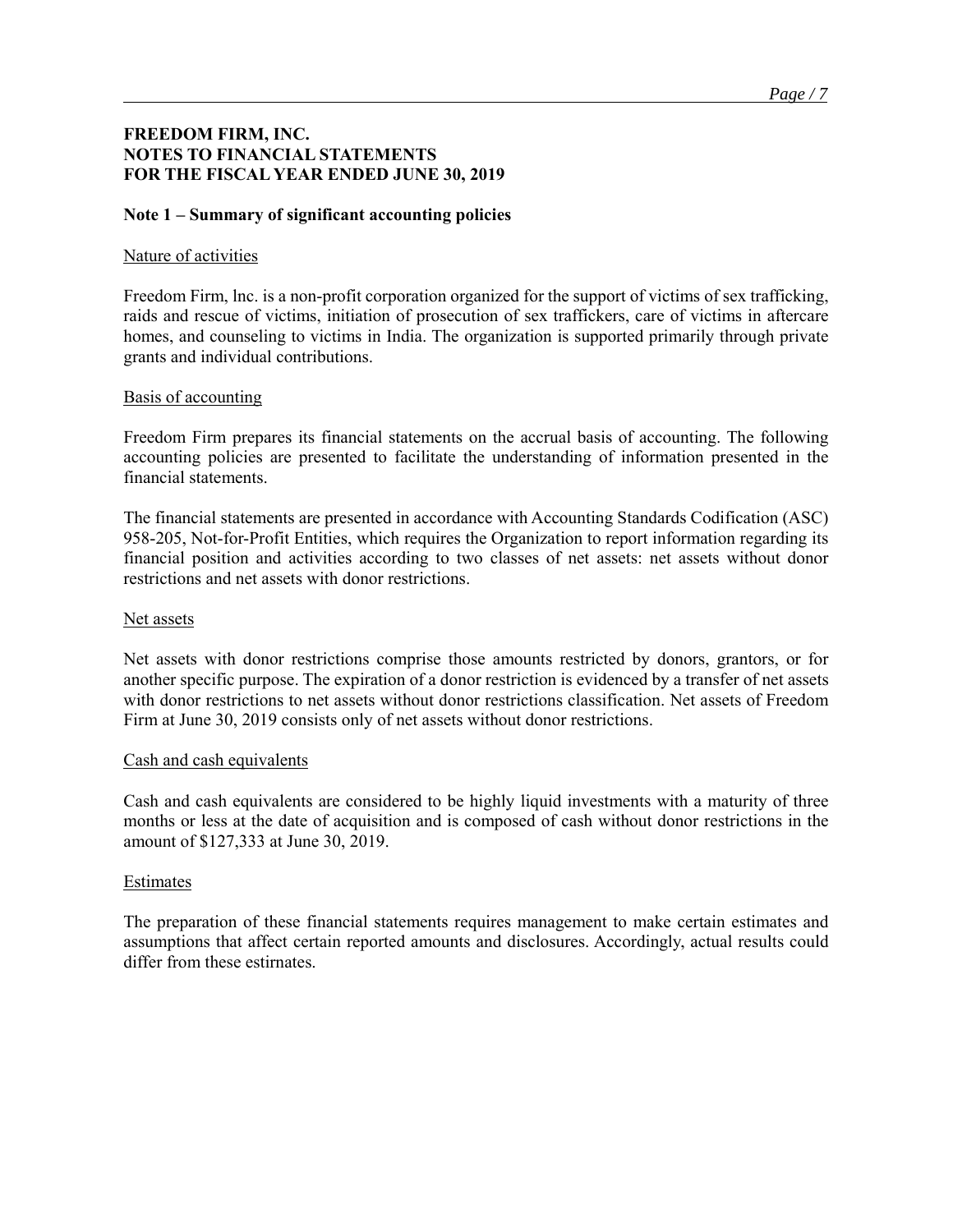## **FREEDOM FIRM, INC. NOTES TO FINANCIAL STATEMENTS FOR THE FISCAL YEAR ENDED JUNE 30, 2019**

### **Note 1 – Summary of significant accounting policies (continued)**

#### Income tax status

The Organization is exempt from federal income taxes under Section  $501(c)(3)$  of the Internal Revenue Code. Freedom Firm is required to file lnternal Revenue Service Form 990, Return of Organization Exempt From lncome Tax.

#### **Support**

Support received is recorded as without donor restrictions or with donor restrictions, depending on the existence and nature of the donor restriction. Support that is restricted by the donor is reported as an increase in net assets without donor restrictions if the restriction expires in the reporting period in which the support is recognized or specific purpose has been fulfilled. All other donor restricted support is reported as an increase in net assets with donor restrictions, depending on the nature of the restriction. When a stipulated time restriction ends or purpose for the restriction is accomplished, net assets with donor restrictions are reclassified to net assets without donor restriction and reported in the statement of activities as net assets released from net assets with donor restrictions.

No amounts have been reflected in the financial statements for donated services. Freedom Firm pays for services requiring specific expertise.

## **Note 2 - Concentration of credit risk for cash held in bank**

The Organization maintains, at various times, cash balances in excess of \$250,000 in banks, which are insured by the Federal Deposit lnsurance Corporation up to \$250,000. At June 30, 2019 the Organization had no uninsured cash balances.

#### **Note 3 – Allocation of costs**

During the 2019 Fiscal Year, Freedom Firm conducted activities that included program and management components. Those costs are allocated as follows.

| Grants                        | \$334,453         | 79.68% |
|-------------------------------|-------------------|--------|
| Management and administration | 66,764            | 15.91% |
| Fund raising                  | 18.497            | 4.41%  |
|                               |                   |        |
|                               | \$419,714 100.00% |        |